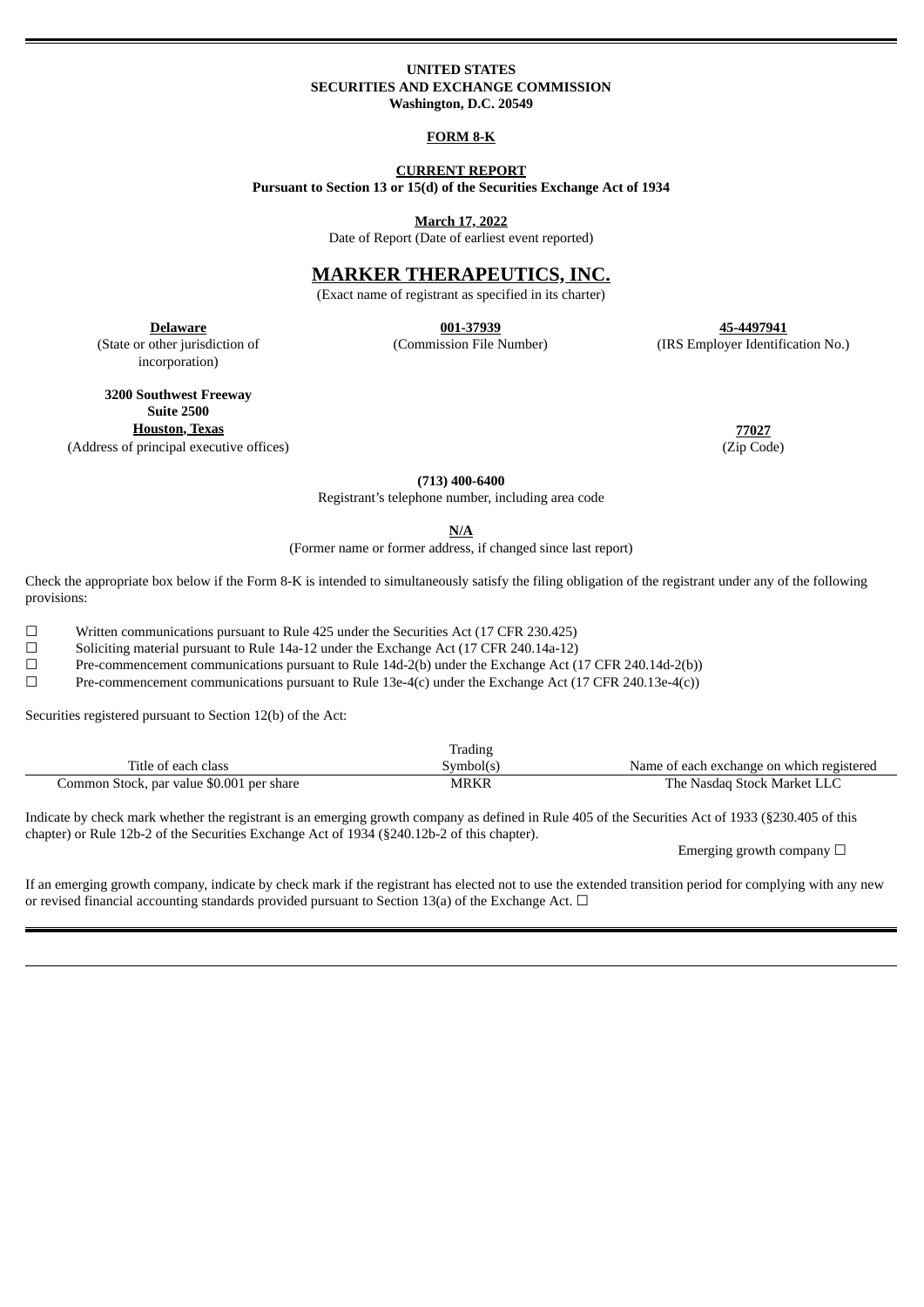## **Item 2.02 Results of Operations and Financial Condition.**

On March 17, 2022, Marker Therapeutics, Inc. (the "*Company*") reported financial results for the quarter ended December 31, 2021 and other recent corporate updates. A copy of the press release is furnished as Exhibit 99.1 to this report and incorporated by reference.

The information in this Item 2.02 of this Current Report on 8-K (including Exhibit 99.1) is furnished and shall not be deemed "filed" for purposes of Section 18 of the Securities Exchange Act of 1934, as amended, or subject to the liabilities of that section or Sections 11 and 12(a)(2) of the Securities Act of 1933, as amended. The information shall not be deemed incorporated by reference into any other filing with the Securities and Exchange Commission made by the Company, whether made before or after today's date, regardless of any general incorporation language in such filing, except as shall be expressly set forth by specific references in such filing.

## **Item 9.01. Financial Statements and Exhibits.**

(d) Exhibits.

| <b>Exhibit No.</b> | <b>Description</b>                                                |
|--------------------|-------------------------------------------------------------------|
| 99.1               | Press release, dated March 17, 2022                               |
| 104                | Inline XBRL for the cover page of this Current Report on Form 8-K |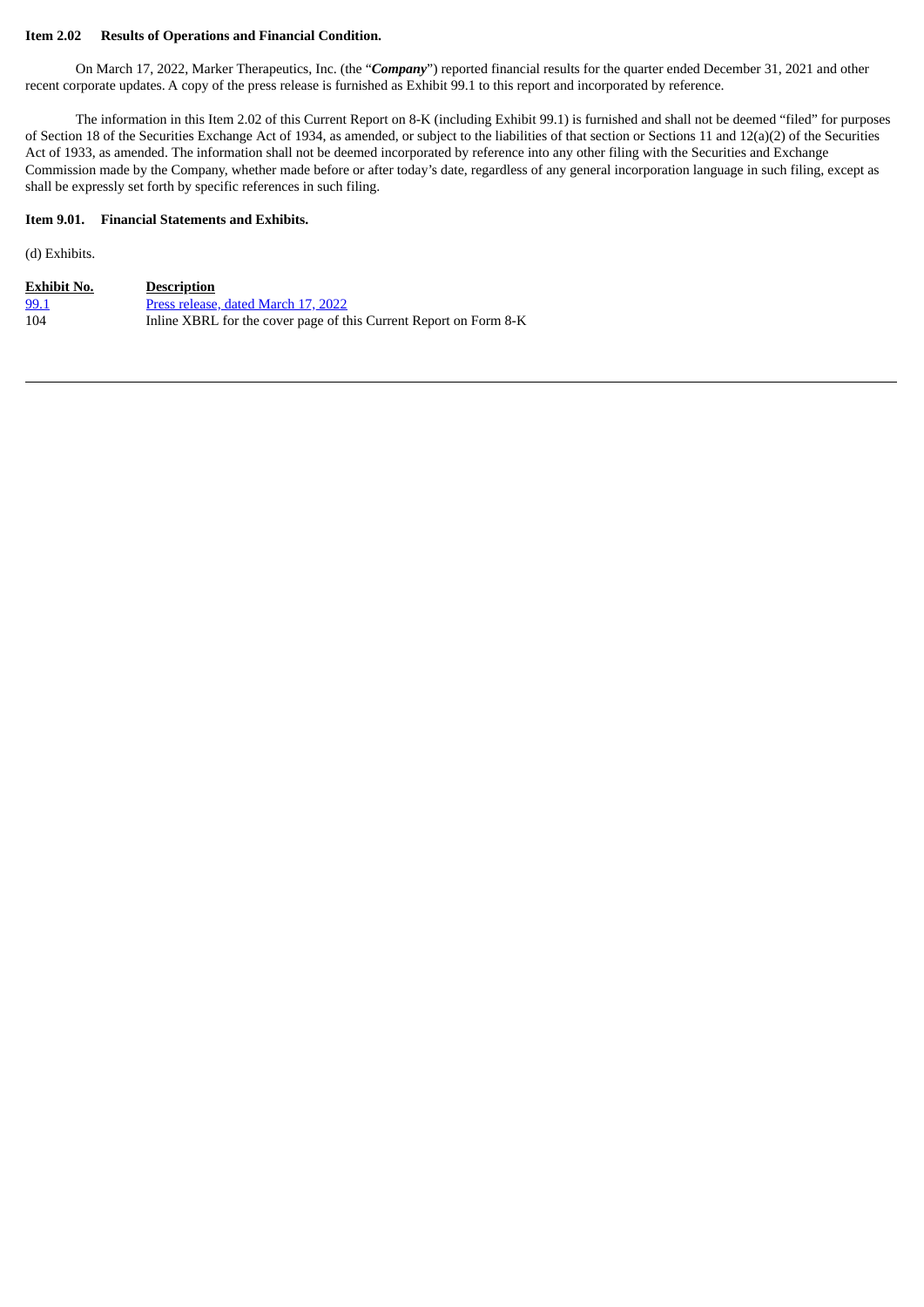# **SIGNATURES**

Pursuant to the requirements of the Securities Exchange Act of 1934, as amended, the Registrant has duly caused this report to be signed on its behalf by the undersigned hereunto duly authorized.

# **Marker Therapeutics, Inc.**

Anthony Kim *Chief Financial Officer*

Dated: March 17, 2022 By: /s/ Anthony Kim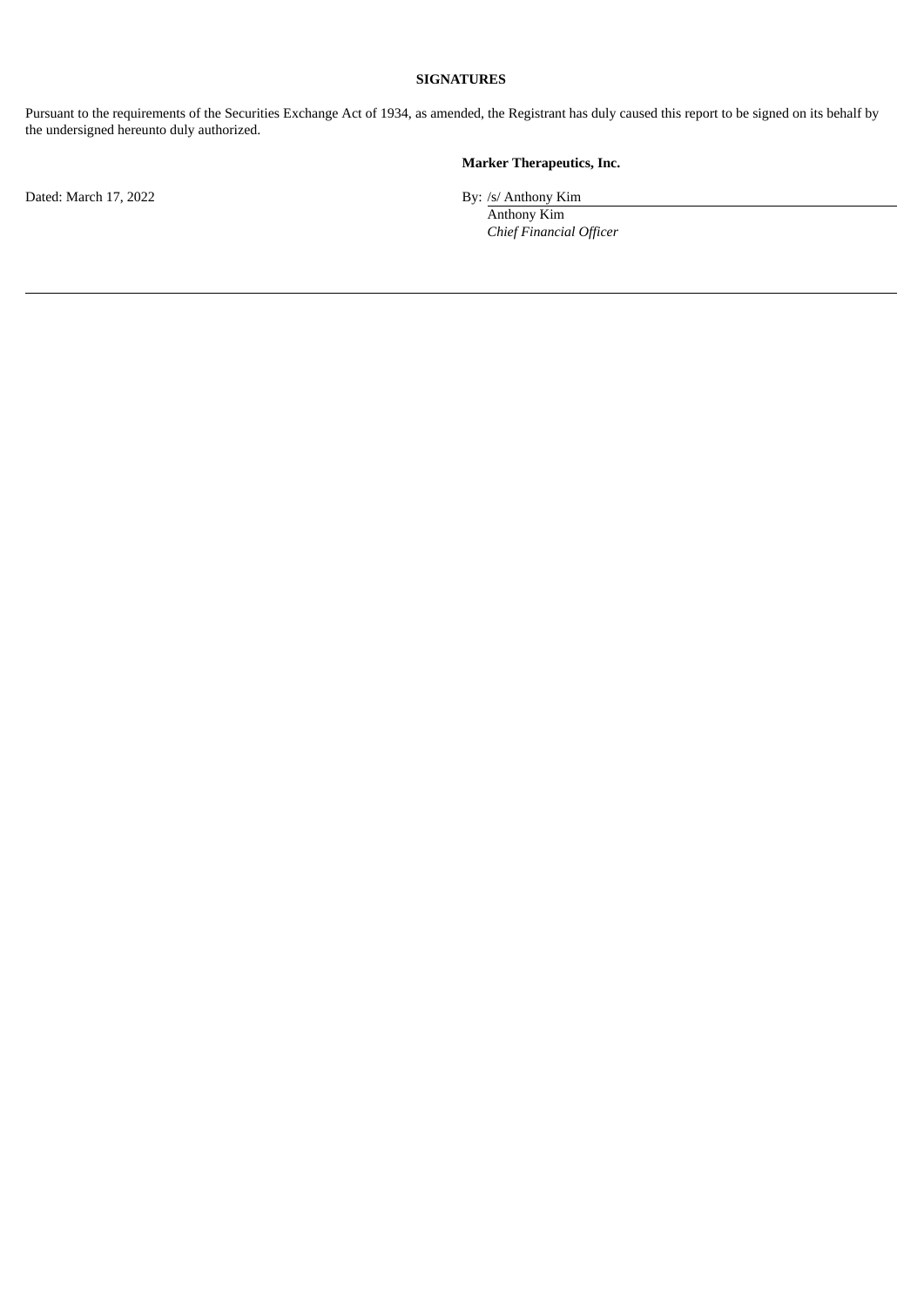<span id="page-3-0"></span>

### **Marker Therapeutics Reports Fiscal Year 2021 Operating and Financial Results**

Enrollment of first 20 patients of the Company's Phase 2 acute myeloid leukemia (AML) trial completed in O4 2021

### *Topline readout of Group 2 active disease anticipated in Q2 2022*

Company plans to file INDs in lymphoma and pancreatic cancer by year end, with clinical trials to be initiated in 2023 **Houston, TX—March 17, 2022—**Marker Therapeutics, Inc. (Nasdaq:MRKR), a clinical-stage immuno-oncology company specializing in the development of next-generation T cell-based immunotherapies for the treatment of hematological malignancies and solid tumor indications, today provided a corporate update and reported financial results for the fiscal year ended December 31, 2021.

"In 2021, we completed enrollment of the first 20 patients in our Phase 2 AML trial investigating our lead product candidate, MT-401," said Peter L. Hoang, Marker's President and Chief Executive Officer. "We also developed a new nine-day manufacturing process which increased the potency and antigen specificity and diversity of our products and significantly reduced the time it takes to manufacture our patient-specific T cell therapies. In February 2022, we reported initial results from the six-patient safety lead-in phase of the Phase 2 AML trial, which demonstrated that MT-401 was well-tolerated and satisfied the safety requirements with FDA. We expect to report topline data from the active disease group in the main phase of the Phase 2 trial next quarter. In addition, we look forward to expanding our pipeline beyond AML and expect to file INDs for lymphoma and pancreatic cancer by the end of the year."

### **PROGRAM UPDATES AND EXPECTED MILESTONES**

### **Acute Myeloid Leukemia (AML)**

## MT-401

- In February 2022, Marker announced the initial results of the safety lead-in stage of its Company-sponsored Phase 2 AML trial evaluating MT-401, Marker's lead MultiTAA-specific T cell product candidate. Results from the safety lead-in demonstrate that MT-401 was well-tolerated, eliminated measurable residual disease (MRD) in one MRD positive patient and induced epitope spreading across multiple AML-associated antigens in that patient.
- The safety lead-in satisfied safety requirements with the FDA and the main Phase 2 stage of the AML trial began enrolling in July 2021.
- Enrollment of the first 20 patients of the Phase 2 AML trial was completed in Q4 2021.
- Topline readout of Group 2 active disease is anticipated in Q2 2022.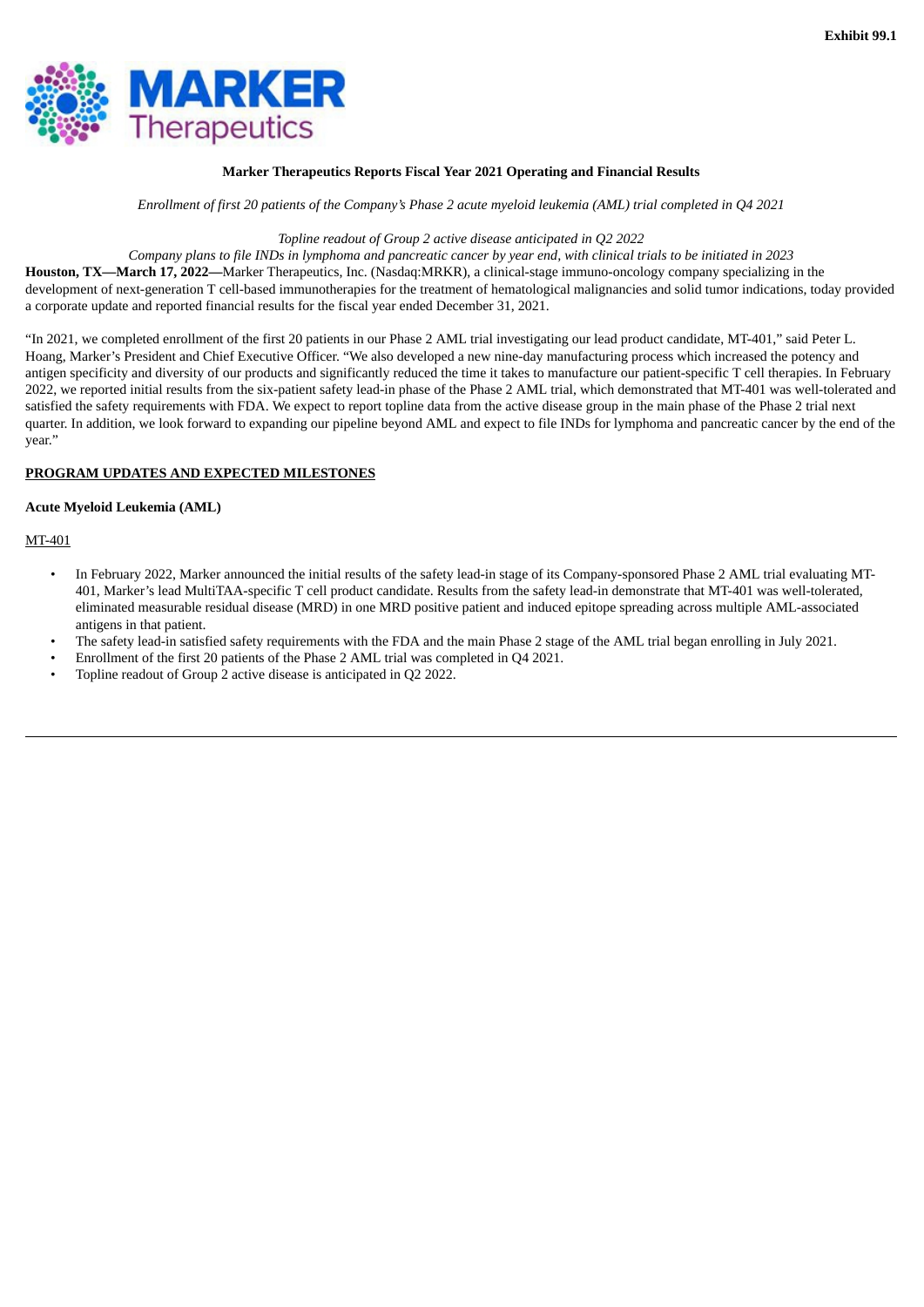# Off-the-Shelf (MT-401-OTS)

· Marker announced in February 2022 that it intends to expand its AML program with the development of MT-401-OTS, a scalable, off-the-shelf product candidate with the potential to match patients to treatment in under three days. Marker's open Investigational New Drug application (IND) for MT-401 for the treatment of AML includes approval of an off-the-shelf program. The Company is in the process of developing a patient cell bank inventory and expects to dose the first patient with MT-401-OTS in 2023.

### **Additional Clinical Programs (MT-601)**

- Marker recently announced that the Company intends to file INDs for MT-601, Marker's second MultiTAA-specific T cell product candidate, in lymphoma and pancreatic cancer in 2022. The Company expects to initiate these trials in 2023.
- In January 2022, Marker announced that the U.S. Food and Drug Administration granted Orphan Drug designation to MT-601 for the treatment of pancreatic cancer.

### **BUSINESS UPDATES**

- · On December 9, 2021, Marker announced the appointment of Katharine Knobil, M.D., to the Company's Board of Directors.
- · Marker began manufacturing MT-401 for its Phase 2 AML trial at the Company's cGMP manufacturing facility in the fourth quarter of 2021. · The Company developed and is implementing a new nine-day MultiTAA-specific T cell manufacturing process for its current Company-sponsored Phase 2 AML trial as well as future clinical trials using a patient-specific manufacturing approach. The new T cell manufacturing process is designed to improve potency, increase antigen specificity and diversity and significantly reduce manufacturing time.

#### **FISCAL YEAR 2021 FINANCIAL RESULTS**

**Cash Position and Guidance:** At December 31, 2021, Marker had cash, cash equivalents and restricted cash of \$43.5 million. The Company believes that its existing cash, cash equivalents and restricted cash will fund its operating expenses and capital expenditure requirements into the first quarter of 2023

**R&D Expenses:** Research and development expenses were \$27.8 million for the year ended December 31, 2021, compared to \$18.9 million for the year ended December 31, 2020.

**G&A Expenses:** General and administrative expenses were \$12.9 million for the year ended December 31, 2021, compared to \$10.5 million for the year ended December 31, 2020.

**Net Loss:** Marker reported a net loss of \$41.9 million for the year ended December 31, 2021, compared to a net loss of \$28.7 million for the year ended December 31, 2020.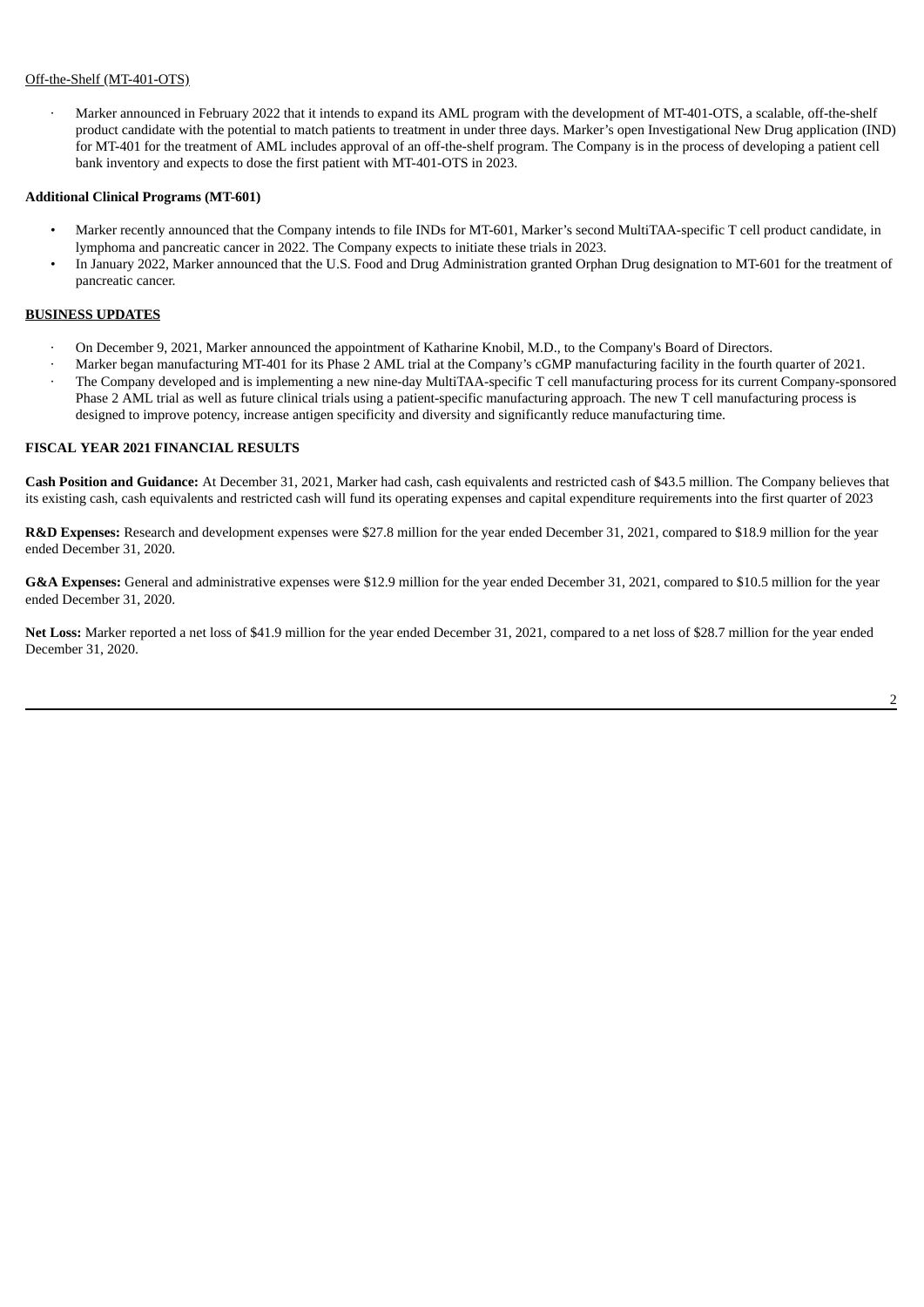#### **About Marker Therapeutics, Inc.**

Marker Therapeutics, Inc. is a clinical-stage immuno-oncology company specializing in the development of next-generation T cell-based immunotherapies for the treatment of hematological malignancies and solid tumor indications. Marker's cell therapy technology is based on the selective expansion of nonengineered, tumor-specific T cells that recognize tumor associated antigens (i.e. tumor targets) and kill tumor cells expressing those targets. This population of T cells is designed to attack multiple tumor targets following infusion into patients and to activate the patient's immune system to produce broad spectrum anti-tumor activity. Because Marker does not genetically engineer its T cell therapies, we believe that our product candidates will be easier and less expensive to manufacture, with reduced toxicities, compared to current engineered CAR-T and TCR-based approaches, and may provide patients with meaningful clinical benefit. As a result, Marker believes its portfolio of T cell therapies has a compelling product profile, as compared to current genemodified CAR-T and TCR-based therapies.

To receive future press releases via email, please visit: https://www.markertherapeutics.com/email-alerts.

#### **Forward-Looking Statements**

This release contains forward-looking statements for purposes of the safe harbor provisions of the Private Securities Litigation Reform Act of 1995. Statements in this news release concerning the Company's expectations, plans, business outlook or future performance, and any other statements concerning assumptions made or expectations as to any future events, conditions, performance or other matters, are "forward-looking statements." Forward-looking statements include statements regarding our intentions, beliefs, projections, outlook, analyses or current expectations concerning, among other things: our research, development and regulatory activities and expectations relating to our non-engineered multi-tumor antigen specific T cell therapies; the effectiveness of these programs or the possible range of application and potential curative effects and safety in the treatment of diseases; the timing, conduct and success of our clinical trials, including the Phase 2 trial of MT-401 and our planned trials of MT-401-OTS and MT-601; our ability to use our manufacturing facilities to support clinical and commercial demand; the success of our new manufacturing process; and our future operating expenses and capital expenditure requirements. Forward-looking statements are by their nature subject to risks, uncertainties and other factors which could cause actual results to differ materially from those stated in such statements. Such risks, uncertainties and factors include, but are not limited to the risks set forth in the Company's most recent Form 10-K, 10-Q and other SEC filings which are available through EDGAR at www.sec.gov. Such risks and uncertainties may be amplified by the COVID-19 pandemic and its impact on our business and the global economy. The Company assumes no obligation to update our forward-looking statements whether as a result of new information, future events or otherwise, after the date of this press release.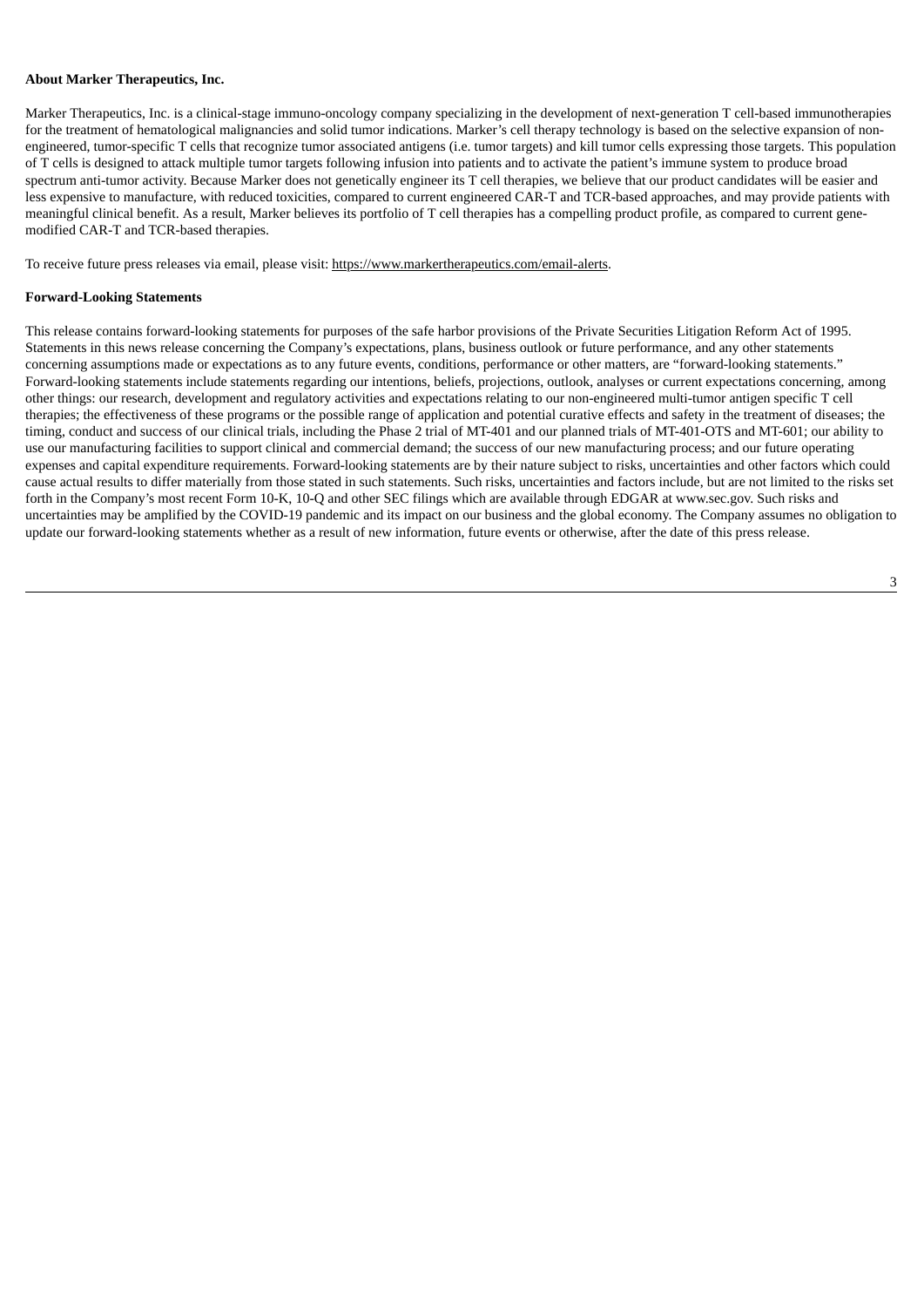# **Marker Therapeutics, Inc. Consolidated Balance Sheets (Audited)**

|                                                                                                                                                     | December 31,<br>2021 |                | December 31,<br>2020 |
|-----------------------------------------------------------------------------------------------------------------------------------------------------|----------------------|----------------|----------------------|
| <b>ASSETS</b>                                                                                                                                       |                      |                |                      |
| Current assets:                                                                                                                                     |                      |                |                      |
| Cash and cash equivalents                                                                                                                           | \$<br>42,351,145     | <sup>S</sup>   | 21,352,382           |
| Restricted cash                                                                                                                                     | 1,146,186            |                |                      |
| Prepaid expenses and deposits                                                                                                                       | 2,484,634            |                | 2,057,924            |
| Other receivables                                                                                                                                   | 237                  |                | 1,000,559            |
| <b>Total current assets</b>                                                                                                                         | 45,982,202           |                | 24,410,865           |
| Non-current assets:                                                                                                                                 |                      |                |                      |
| Property, plant and equipment, net                                                                                                                  | 10,096,861           |                | 3,570,736            |
| Construction in progress                                                                                                                            | 2,225,610            |                | 6,789,098            |
| Right-of-use assets, net                                                                                                                            | 9,830,461            |                | 10,844,116           |
| Total non-current assets                                                                                                                            | 22,152,932           |                | 21,203,950           |
| <b>Total assets</b>                                                                                                                                 | \$<br>68,135,134     | \$             | 45,614,815           |
|                                                                                                                                                     |                      |                |                      |
|                                                                                                                                                     |                      |                |                      |
| <b>LIABILITIES AND STOCKHOLDERS' EQUITY</b>                                                                                                         |                      |                |                      |
| Current liabilities:                                                                                                                                |                      |                |                      |
| Accounts payable and accrued liabilities                                                                                                            | \$<br>11,134,913     | $\mathfrak{S}$ | 6,013,010            |
| Lease liability                                                                                                                                     | 620,490              |                | 388,792              |
| Deferred revenue                                                                                                                                    | 1,146,186            |                |                      |
| Total current liabilities                                                                                                                           | 12,901,589           |                | 6,401,802            |
| Non-current liabilities:                                                                                                                            |                      |                |                      |
| Lease liability, net of current portion                                                                                                             | 11,247,950           |                | 11,868,440           |
| Total non-current liabilities                                                                                                                       | 11,247,950           |                | 11,868,440           |
|                                                                                                                                                     |                      |                |                      |
| <b>Total liabilities</b>                                                                                                                            | 24,149,539           |                | 18,270,242           |
|                                                                                                                                                     |                      |                |                      |
| Stockholders' equity:                                                                                                                               |                      |                |                      |
| Preferred stock - \$0.001 par value, 5 million shares authorized and 0 shares issued and outstanding at<br>December 31, 2021 and 2020, respectively |                      |                |                      |
| Common stock, \$0.001 par value, 150 million shares authorized, 83.1 million and 50.7 million shares issued                                         |                      |                |                      |
| and outstanding as of December 31, 2021 and 2020, respectively                                                                                      | 83,079               |                | 50,731               |
| Additional paid-in capital                                                                                                                          | 442,020,871          |                | 383,533,326          |
| Accumulated deficit                                                                                                                                 | (398, 118, 355)      |                | (356, 239, 484)      |
| Total stockholders' equity                                                                                                                          | 43,985,595           |                | 27,344,573           |
|                                                                                                                                                     |                      |                |                      |
| Total liabilities and stockholders' equity                                                                                                          | \$<br>68,135,134     | \$             | 45,614,815           |
|                                                                                                                                                     |                      |                |                      |

4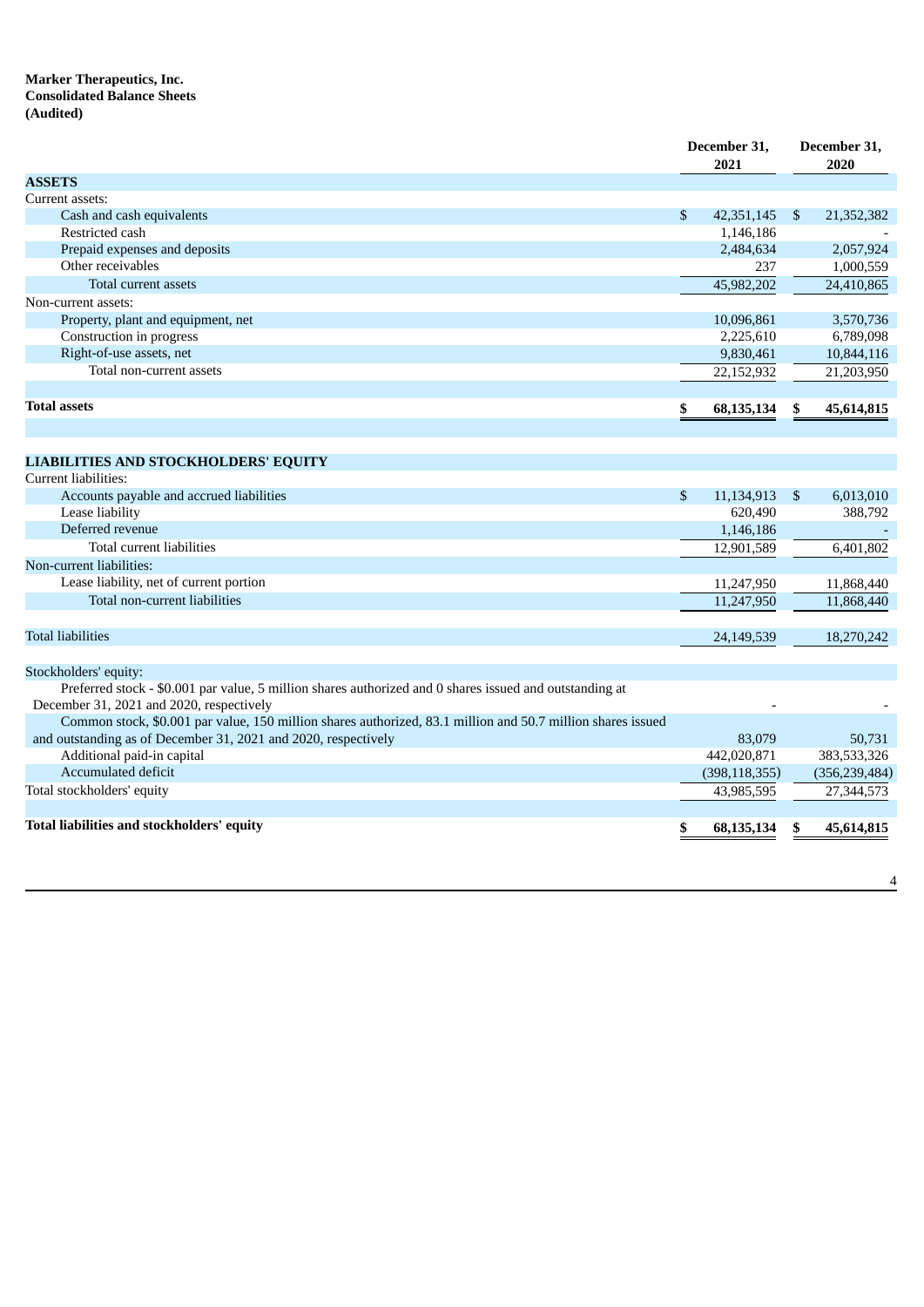# **Marker Therapeutics, Inc. Consolidated Statements of Operations (Audited)**

|                                                                         |                 | <b>For the Years Ended</b><br>December 31, |  |  |
|-------------------------------------------------------------------------|-----------------|--------------------------------------------|--|--|
|                                                                         | 2021            | 2020                                       |  |  |
| <b>Revenues:</b>                                                        |                 |                                            |  |  |
| Grant income                                                            | 1,241,710<br>\$ | 466,785<br>S.                              |  |  |
| <b>Total revenues</b>                                                   | 1,241,710       | 466,785                                    |  |  |
| <b>Operating expenses:</b>                                              |                 |                                            |  |  |
| Research and development                                                | 27,794,879      | 18,880,751                                 |  |  |
| General and administrative                                              | 12,924,826      | 10,471,846                                 |  |  |
| Total operating expenses                                                | 40,719,705      | 29,352,597                                 |  |  |
| Loss from operations                                                    | (39, 477, 995)  | (28, 885, 812)                             |  |  |
| <b>Other income:</b>                                                    |                 |                                            |  |  |
| Change in fair value of warrant liabilities                             |                 | 31,000                                     |  |  |
| <b>Arbitration settlement</b>                                           | (2,406,576)     |                                            |  |  |
| Interest income                                                         | 5,700           | 148,742                                    |  |  |
| <b>Net loss</b>                                                         | (41,878,871)    | (28,706,070)<br>\$                         |  |  |
|                                                                         |                 |                                            |  |  |
| Net loss per share, basic and diluted                                   | (0.55)          | (0.61)<br>\$                               |  |  |
| Weighted average number of common shares outstanding, basic and diluted | 76,505,675      | 47,039,862                                 |  |  |

#### **Marker Therapeutics, Inc.**

# **Condensed Consolidated Statements of Cash Flows**

**(Audited)**

|                                                                      |                    | <b>For the Years Ended</b><br>December 31, |  |  |
|----------------------------------------------------------------------|--------------------|--------------------------------------------|--|--|
|                                                                      | 2021               | 2020                                       |  |  |
| <b>Cash Flows from Operating Activities:</b>                         |                    |                                            |  |  |
| <b>Net loss</b>                                                      | \$<br>(41,878,871) | (28,706,070)<br>-\$                        |  |  |
| Reconciliation of net loss to net cash used in operating activities: |                    |                                            |  |  |
| Depreciation and amortization                                        | 2,148,983          | 485,641                                    |  |  |
| Changes in fair value of warrant liabilities                         |                    | (31,000)                                   |  |  |
| Stock-based compensation                                             | 5,964,048          | 5,228,409                                  |  |  |
| Amortization on right-of-use assets                                  | 1,013,655          | 590,039                                    |  |  |
| Changes in operating assets and liabilities:                         |                    |                                            |  |  |
| Prepaid expenses and deposits                                        | (426,710)          | (531, 482)                                 |  |  |
| Other receivables                                                    | 1,000,322          | 55,630                                     |  |  |
| Accounts payable and accrued expenses                                | 4,141,414          | 3,047,410                                  |  |  |
| Deferred revenue                                                     | 1,146,186          |                                            |  |  |
| Lease liability                                                      | (388, 792)         | (173, 268)                                 |  |  |
| Net cash used in operating activities                                | (27, 279, 765)     | (20,034,691)                               |  |  |
| <b>Cash Flows from Investing Activities:</b>                         |                    |                                            |  |  |
| Purchase of property and equipment                                   | (1,572,161)        | (3,422,754)                                |  |  |
| Purchase of construction in progress                                 | (1,558,970)        | (5,830,133)                                |  |  |
| Net cash used in investing activities                                | (3, 131, 131)      | (9, 252, 887)                              |  |  |
| <b>Cash Flows from Financing Activities:</b>                         |                    |                                            |  |  |
| Proceeds from issuance of common stock, net                          | 52,552,758         | 6,186,011                                  |  |  |
| Proceeds from exercise of warrants                                   |                    | 550,000                                    |  |  |
| Proceeds from exercise of stock options                              | 3.087              |                                            |  |  |
| Net cash provided by financing activities                            | 52,555,845         | 6,736,011                                  |  |  |
| Net increase (decrease) in cash, cash equivlants and restricted cash | 22,144,949         | (22, 551, 567)                             |  |  |
|                                                                      |                    |                                            |  |  |
| Cash, cash equivalents and restricted cash at beginning of the year  | 21,352,382         | 43,903,949                                 |  |  |
| Cash, cash equivalents and restricted cash at end of the year        | \$<br>43,497,331   | 21,352,382<br>\$.                          |  |  |
|                                                                      |                    |                                            |  |  |